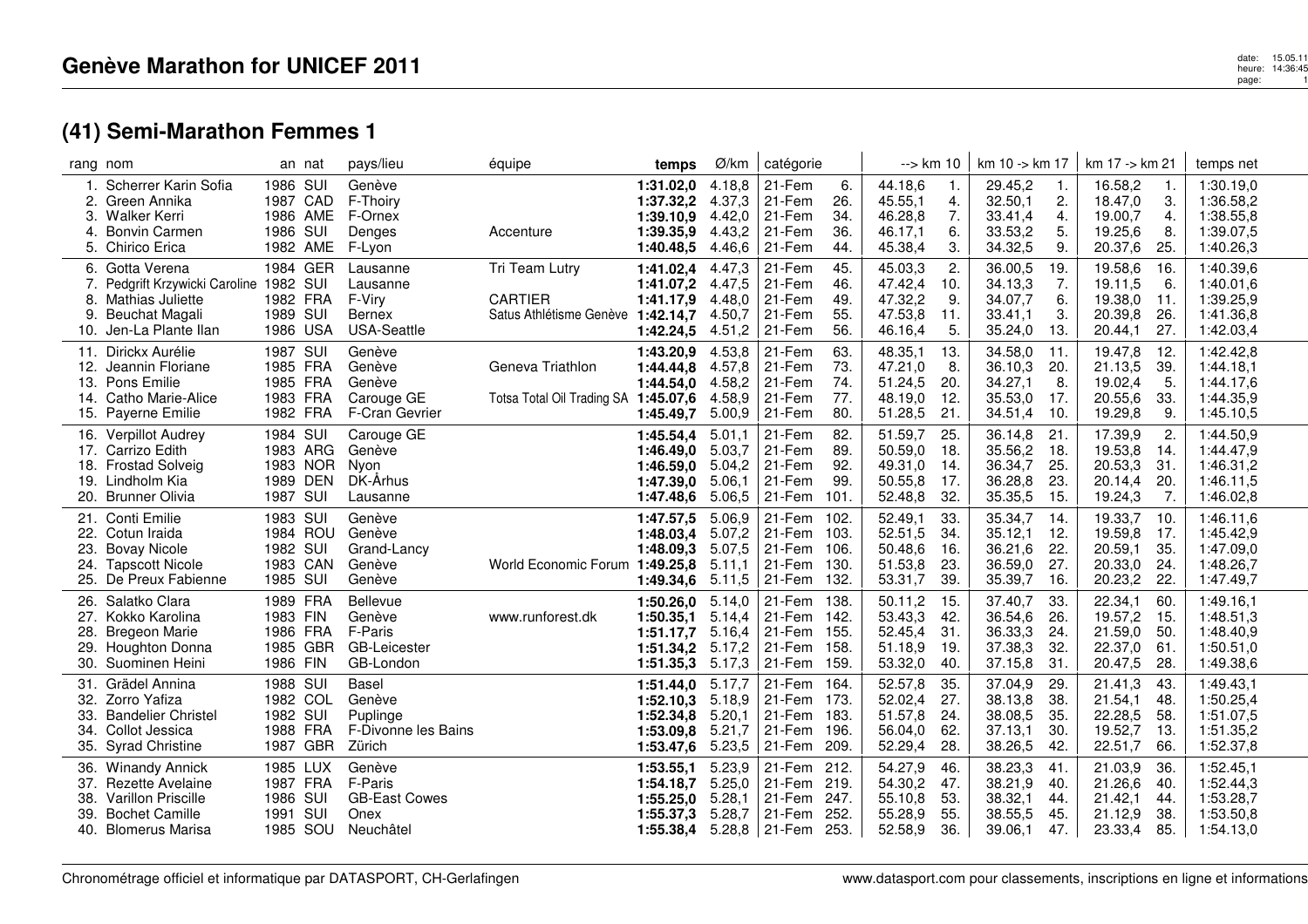## **(41) Semi-Marathon Femmes 1**

|                   | rang nom                                                                                                          |                                                          | an nat   | pays/lieu                                                                                                              | équipe                               | temps                                                                       | Ø/km                                           | catégorie                                                                              |                              | --> km 10                                             |                                   | km 10 -> km 17                                                |                                  | km 17 -> km 21                                                |                                  | temps net                                                     |
|-------------------|-------------------------------------------------------------------------------------------------------------------|----------------------------------------------------------|----------|------------------------------------------------------------------------------------------------------------------------|--------------------------------------|-----------------------------------------------------------------------------|------------------------------------------------|----------------------------------------------------------------------------------------|------------------------------|-------------------------------------------------------|-----------------------------------|---------------------------------------------------------------|----------------------------------|---------------------------------------------------------------|----------------------------------|---------------------------------------------------------------|
| 41.<br>44.        | Bontoux Cécile<br>42. Oie Ingeborg<br>43. Schmidt Julia<br>Haas Delphine<br>45. Oberlin Cindy                     | 1982 FRA<br>1984 GER<br>1988 FRA<br>1984 SUI             | 1983 NOR | F-Vulbens<br>GB-London<br>Genève<br>F-Wittenheim<br>La Croix-de-Rozon                                                  |                                      | 1:55.39,8<br>1:56.08.8 5.30,2<br>1:56.21.0<br>1:56.56,0<br>1:57.04,4        | 5.28,9<br>5.30,8<br>5.32,5<br>5.32,9           | 21-Fem 255.<br>265.<br>21-Fem<br>21-Fem<br>275.<br>21-Fem<br>$ 21-Fem $<br>276.        | 267.                         | 57.03,5<br>53.26,8<br>55.44,1<br>51.33,6<br>51.59,9   | 72.<br>38.<br>59.<br>22.<br>26.   | 38.26,6<br>40.15,3<br>38.09,4<br>40.45,1<br>39.32,7           | -43.<br>66.<br>36.<br>81.<br>49. | 20.09,7<br>22.26,7<br>22.27,5<br>24.37,3 103.<br>25.31,8 125. | -19.<br>56.<br>-57.              | 1:53.18,9<br>1:55.10,4<br>1:54.14,2<br>1:56.20,0<br>1:56.03,9 |
| 46.<br>47.<br>48. | <b>Boissonnet Camille</b><br><b>Bricourt Lucie</b><br>Hetherington Nathalie<br>49. Li Jayne<br>50. Ogier Nathalie | 1986 FRA<br>1982 FRA<br>1984 SUI<br>1983 GBR<br>1984 FRA |          | Genève<br>F-Seyssel<br>Hermance<br>GB-London<br>Genève                                                                 |                                      | 1:57.14.7<br>1:57.16,0 5.33,4<br>1:57.25,8<br>1:57.40,0 5.34,5<br>1:57.51.2 | 5.33,3<br>5.33,9<br>5.35,1                     | 21-Fem<br>278.<br>279.<br>21-Fem<br>21-Fem<br>21-Fem<br>21-Fem                         | 283.<br>288.<br>296.         | 59.43,6<br>58.17,5<br>53.07,1<br>53.57,6<br>55.52,1   | 105.<br>85.<br>37.<br>43.<br>61.  | 37.03,1<br>38.08,0<br>40.23,3<br>39.50,8<br>40.01,1           | 28.<br>34.<br>75.<br>56.<br>61.  | 20.28,0<br>20.50,5<br>23.55,4<br>23.51,6<br>21.58,0           | 23.<br>29.<br>92.<br>91.<br>-49. | 1:54.02,8<br>1:55.21,2<br>1:56.38,2<br>1:56.41,4<br>1:57.02,0 |
| 52.<br>53.<br>54. | 51. Grosset-Janin Elodie<br>Skinnari Louise<br>Kennedy Vanessa<br><b>Barazzone Charlotte</b><br>55. Stow Helen    | 1982 FRA<br>1987 USA<br>1983 SUI<br>1982 GBR             |          | F-Collonges-sous-Salève Rolex-8<br>1984 SWE Genève<br><b>USA-Somerset KY</b><br>Genève<br><b>F-Chamonix Mont Blanc</b> |                                      | 1:58.03,8<br>1:58.35,0<br>1:58.40,3<br>1:58.45,9 5.37,7<br>1:58.49,2        | 5.35,7<br>5.37,2<br>5.37,4<br>5.37,8           | 21-Fem<br>299.<br>21-Fem<br>306.<br>21-Fem<br>21-Fem<br>21-Fem                         | 305.<br>308.<br>310.         | 52.30,0<br>52.45,3<br>55.10,4<br>55.51,4<br>53.58,3   | 29.<br>30.<br>52.<br>60.<br>44.   | 40.22,7<br>42.09,0 106.<br>40.18,0<br>40.03,5<br>40.22,2      | 74.<br>69.<br>63.<br>73.         | 25.11,1 118.<br>23.40,7<br>23.11,9<br>22.51,0<br>24.28,7 102. | 87.<br>-76.<br>65.               | 1:56.32,1<br>1:57.41,8<br>1:56.59,1<br>1:57.55,5<br>1:57.35,0 |
| 56.<br>58.<br>59. | <b>Pinnington Rosie</b><br>57. Guignard Barbara<br>Labbe Carolina<br>Johnsen Elisabeth<br>60. Macias Judith       | 1985 GBR<br>1982 FRA<br>1986 CHI<br>1985 FRA             | 1983 NOR | Genève<br>GB-London<br>Genève<br>F-St. Genis Pouilly<br>Chancy                                                         |                                      | 1:58.49.3<br>1:58.57,3<br>1:59.24,8<br>1:59.35,1<br>1:59.40.1               | 5.37,8<br>5.38,2<br>5.39,5<br>5.40,0<br>5.40,2 | 21-Fem 311.<br>312.<br>21-Fem<br>21-Fem<br>327.<br>21-Fem<br>  21-Fem                  | 321.<br>334.                 | 59.43,7<br>54.22,9<br>57.54,8<br>56.11,8<br>1:01.03,5 | 106.<br>45.<br>80.<br>63.<br>121. | 38.12,2<br>40.11,4<br>39.37,3<br>40.09,9<br>38.21,4           | 37.<br>65.<br>50.<br>64.<br>39.  | 20.53,4<br>24.23,0 100.<br>21.52,7<br>23.13,4<br>20.15,2      | -32.<br>47.<br>78.<br>21.        | 1:55.54,9<br>1:57.22,4<br>1:56.43,8<br>1:58.07,6<br>1:56.28,3 |
| 62.<br>63.<br>64. | 61. Guily Clémence<br>Palmas Amelie<br><b>Zbinden Claire</b><br><b>Duperrier Audrey</b><br>65. Zürcher Olivia     | 1983 FRA<br>1982 FRA<br>1983 SUI<br>1986 FRA<br>1982 ALL |          | F-Bellegarde sur Valserine CAB<br>F-Paris<br>Carouge GE<br>F-Vulbens<br>F-Nice                                         | ASJ 74                               | 1:59.42,6<br>1:59.43,0<br>1:59.44,4<br>1:59.49,5 5.40,7<br>1:59.53,3        | 5.40,4<br>5.40,4<br>5.40,4<br>5.40,9           | 21-Fem<br>336.<br>21-Fem<br>21-Fem<br>21-Fem<br>339.<br>21-Fem                         | 337.<br>338.<br>340.         | 55.36,1<br>55.36,6<br>57.42,0<br>58.36,8<br>53.41,6   | 56.<br>57.<br>79.<br>94.<br>41.   | 39.45,0<br>39.44,9<br>39.39,3<br>40.01,2<br>41.03,2           | 54.<br>53.<br>51.<br>62.<br>88.  | 24.21,5<br>24.21,5<br>22.23,1<br>21.11,5<br>25.08,5 116.      | 98.<br>98.<br>55.<br>37.         | 1:57.58,1<br>1:57.57,9<br>1:57.44,4<br>1:57.52,8<br>1:59.08,8 |
| 67.<br>68.<br>69. | 66. Yems Sarah<br>Tjaden Cathelijn<br><b>Bild Claire</b><br>Kunz Catherine Anne<br>70. Maulini Sandrine           | 1983 GBR<br>1990 NED<br>1988 FRA<br>1983 SUI<br>1984 SUI |          | Genève<br>NL-Zeist<br>F-Paris<br>Genève<br>Genève                                                                      |                                      | 1:59.56,4<br>1:59.57,2<br>2:00.00,2<br>$2:00.02,2$ 5.41,3<br>2:00.21,7      | 5.41,0<br>5.41,0<br>5.41,2<br>5.42,2           | 21-Fem<br>344.<br>21-Fem<br>21-Fem<br>21-Fem<br>  21-Fem                               | 346.<br>348.<br>349.<br>357. | 55.39,4<br>58.09,1<br>56.17,2<br>54.31,7<br>57.25,7   | 58.<br>83.<br>64.<br>48.<br>75.   | 40.30,6<br>39.18,1<br>40.18,3<br>41.23,4<br>39.57,7           | -77.<br>48.<br>70.<br>96.<br>58. | 23.46,4<br>22.30,0<br>23.24,7<br>24.07,1<br>22.58,3           | 89.<br>59.<br>-82.<br>94.<br>67. | 1:58.23,4<br>1:57.10,3<br>1:58.41,4<br>1:57.44,4<br>1:58.17,0 |
| 73.<br>75.        | 71. Louis Justine<br>72. Roulet Isaline<br>Tom Gal<br>74. Kjaer Agnete<br>Magnusson Restin Jonna 1991             | 1986 BEL<br>1984 SUI<br>1983 SUI<br>1987 DA              |          | Genève<br>Genève<br>Genève<br>Genève<br>SWE F-Chens sur Leman                                                          |                                      | 2:00.25,1<br>2:00.28,9<br>2:00.29,4<br>2:00.39.9<br>2:00.56,6               | 5.42,4<br>5.42,6<br>5.42,6<br>5.43,1<br>5.43,9 | 21-Fem<br>360.<br>362.<br>21-Fem<br>21-Fem<br>21-Fem<br>371.<br>21-Fem                 | 363.<br>384.                 | 56.38,9<br>57.20,6<br>59.15,0<br>54.45,5<br>58.24,5   | 66.<br>74.<br>100.<br>50.<br>88.  | 40.28,0<br>40.00,4<br>39.45,5<br>41.28,0<br>40.19,3           | 76.<br>60.<br>55.<br>99.<br>71.  | 23.18,2<br>23.07,9<br>21.28,9<br>24.26,4 101.<br>22.12,8      | 80.<br>71.<br>41.<br>52.         | 2:00.14,3<br>1:58.41,9<br>1:57.41,5<br>1:59.43,5<br>1:58.24,9 |
| 77.<br>78.        | 76. Simniskyte Simona<br>Voirol Léa<br>Mackevica Indra<br>79. Jeandet Caroline<br>80. Phaenpha-Maret Ratchaniphon | 1984 LTU<br>1987 SUI<br>1984 LAT<br>1987 SUI<br>1982 THA |          | Genève<br>Delémont<br>Genève<br>Grand-Saconnex<br>Genève                                                               | Procter & Gamble<br>Procter & Gamble | 2:01.02,7<br>2:01.17,7<br>2:01.18,8<br>2:01.28,1                            | 5.44,2<br>5.44,9<br>5.44,9<br>5.45,4           | 21-Fem<br>389.<br>21-Fem<br>21-Fem<br>21-Fem<br>402.<br>2:01.41,8 $5.46,0$ 21-Fem 412. | 398.<br>399.                 | 56.24,3<br>55.12,5<br>57.30,7<br>57.10,0<br>54.58,5   | 65.<br>54.<br>76.<br>73.<br>51.   | 41.24,0<br>41.58,4 103.<br>40.36,8<br>40.46,2<br>41.56,1 101. | 97.<br>78.<br>82.                | 23.14,4<br>24.06,8<br>23.11,3<br>23.31,9<br>24.47,2 107.      | -79.<br>93.<br>75.<br>84.        | 1:58.18,5<br>1:59.59,2<br>1:58.33,1<br>1:59.19,7<br>2:01.20,0 |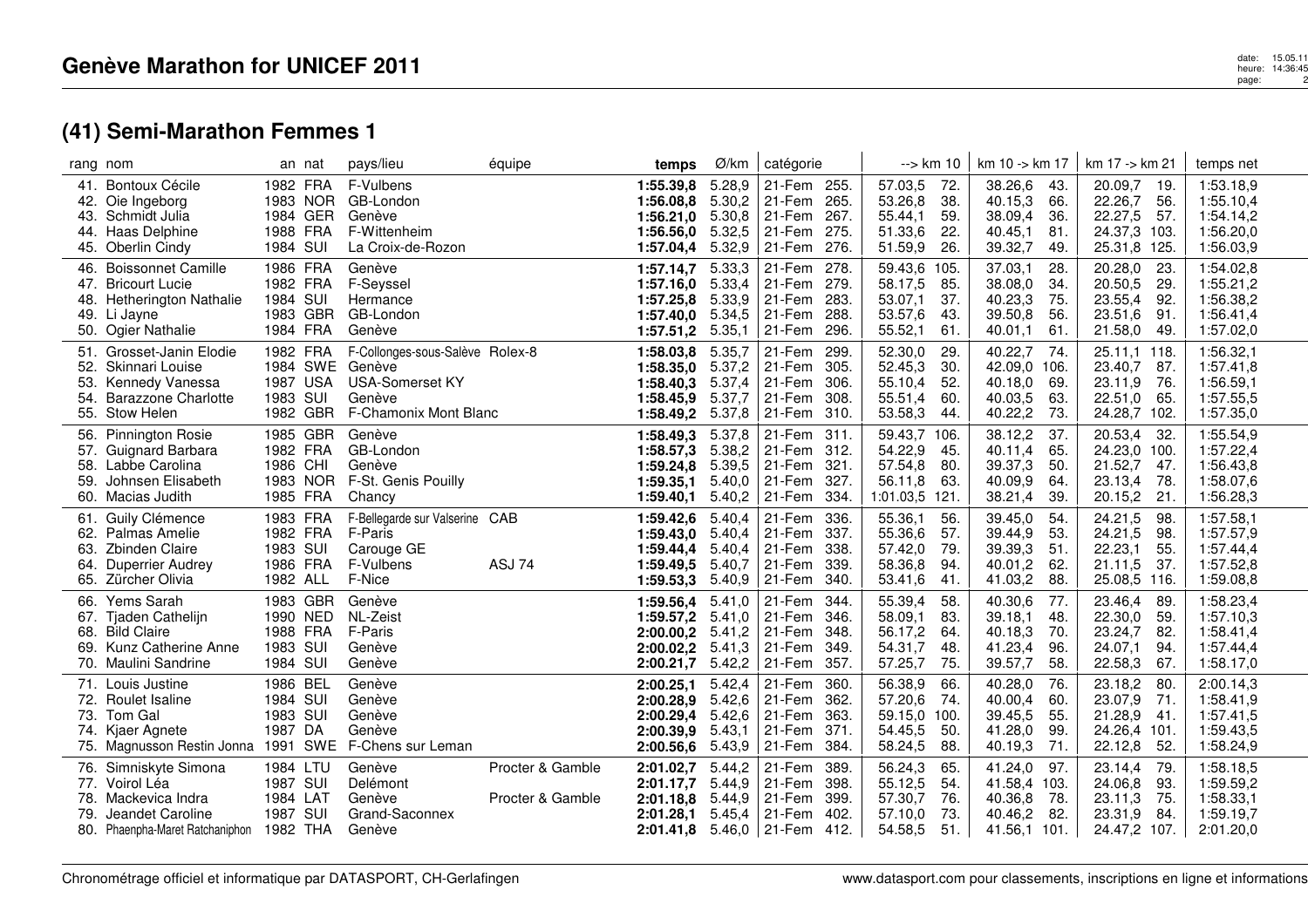# **(41) Semi-Marathon Femmes 1**

|                          | rang nom                                                                                                              |                                                          | an nat               | pays/lieu                                                                 | équipe                       | temps                                                                         | Ø/km                                           | catégorie                                                                               | --> km 10                                                                                    | km 10 -> km 17                                                                         | km 17 -> km 21                                                                         | temps net                                                     |
|--------------------------|-----------------------------------------------------------------------------------------------------------------------|----------------------------------------------------------|----------------------|---------------------------------------------------------------------------|------------------------------|-------------------------------------------------------------------------------|------------------------------------------------|-----------------------------------------------------------------------------------------|----------------------------------------------------------------------------------------------|----------------------------------------------------------------------------------------|----------------------------------------------------------------------------------------|---------------------------------------------------------------|
| 81.<br>82.<br>83.        | <b>Bugada Caroline</b><br>Skovgaard Kathrine<br>Vargas Alina<br>84. Larocque Amélie<br>85. Shivitskis Aushra          | 1982 FRA<br>1983 USA<br>1982 LIT                         | 1985 DEN<br>1988 CAN | F-Prevessin Moens<br>Anières<br>Genève<br>Genève<br>F-Peillonnex          | O.W Bunker Switzerland S.A   | 2:01.42,4<br>2:01.44,6<br>2:01.46.7<br>2:02.08.1<br>2:02.14,2                 | 5.46,0<br>5.46,1<br>5.46,2<br>5.47,3<br>5.47,5 | 21-Fem 413.<br>21-Fem 414.<br>21-Fem<br>415.<br>21-Fem<br>430.<br>435.<br>21-Fem        | 59.02,0<br>99.<br>57.41,8<br>78.<br>58.25,5<br>89.<br>59.15,1<br>101.<br>56.59,0<br>71.      | 40.19,7<br>72.<br>41.24,0<br>97.<br>40.16,9<br>68.<br>40.15,4<br>67.<br>40.57,7<br>86. | 22.20,7<br>54.<br>22.38,8<br>63.<br>23.04,3<br>68.<br>22.37,6<br>62.<br>24.17,5<br>95. | 1:58.48,0<br>2:00.16,4<br>2:00.21,3<br>1:59.20,2<br>2:00.29,0 |
| 87.<br>89.<br>90.        | 86. Rosetti Astrid<br>Heroin Mathilde<br>88. Hillebrand Saskia<br>Jaggy Virginia<br>Juhasz Barbara                    | 1988 SUI<br>1986 FRA<br>1986 NLD<br>1984 SUI             | 1982 HUN             | Genève<br>F-Paris<br><b>NL-Neck</b><br>Genève<br>Genève                   |                              | 2:02.14,4 5.47,6<br>2:02.16,4<br>2:02.16,9<br>2:02.17,5<br>2:02.31,8          | 5.47,6<br>5.47,7<br>5.47,7<br>5.48,4           | 21-Fem<br>436.<br>437.<br>21-Fem<br>438.<br>21-Fem<br>21-Fem<br>439.<br>21-Fem<br>449.  | 1:01.25,8<br>127.<br>58.18,1<br>86.<br>56.42,9<br>68.<br>1:02.27,9<br>136.<br>58.43,6<br>96. | 40.40,4<br>80.<br>40.51,4<br>83.<br>41.13,1<br>90.<br>38.56,8<br>46.<br>39.59,5<br>59. | 20.08,2<br>18.<br>23.06,9<br>69.<br>24.20,9<br>97.<br>20.52,8<br>30.<br>23.48,7<br>90. | 2:02.02,1<br>2:00.20,2<br>2:01.15,9<br>1:59.58,6<br>1:59.23,6 |
| 93.<br>95.               | 91. Marchal Céline<br>92. Ackermann May<br>Haeb Conny<br>94. Ruel Rosalyne<br>Kristensen Pia Lindemann                | 1984 FRA<br>1986 SUI<br>1982 SUI                         | 1983 GER<br>1985 DEN | F-Annecy<br>Vessy<br>Genève<br><b>Bassins</b><br>Genève                   | Procter & Gamble             | 2:02.53,6<br>2:03.14,9<br>2:03.27,8<br>2:03.34,0 5.51,3<br>2:03.44,4          | 5.49,4<br>5.50,4<br>5.51,0<br>5.51,8           | 21-Fem<br>461<br>468.<br>21-Fem<br>21-Fem<br>472.<br>21-Fem 477.<br>21-Fem<br>479.      | 59.26,6<br>104.<br>56.53,4<br>69.<br>59.45,8<br>108.<br>58.36,7<br>93.<br>54.45,3<br>49.     | 39.57,4<br>57.<br>41.21,1<br>94.<br>40.55,1<br>85.<br>41.22,6<br>95.<br>43.08,3 116.   | 23.29,6<br>83.<br>25.00,4 111.<br>22.46,9<br>64.<br>23.34,7<br>86.<br>25.50,8<br>129.  | 1:59.53,8<br>2:00.46,7<br>2:01.17,4<br>2:01.42,2<br>2:02.48,1 |
| 96.<br>97.<br>98.<br>99. | <b>Thonon Mathilde</b><br>Donald Kate<br><b>Berkovits Diane</b><br><b>Stauffer Audrey</b><br>100. Blaim Monika        | 1982 FRA<br>1982 SUI<br>1988 SUI<br>1983 PL              | 1983 GBR             | Genève<br>Genève<br>Genève<br>La Chaux-de-Fonds<br>Genève                 | Procter & Gamble             | 2:03.46.6<br>2:04.04,0<br>2:04.19.2<br>2:04.40,3<br>2:04.43,9                 | 5.51,9<br>5.52,7<br>5.53,5<br>5.54,5<br>5.54,6 | 21-Fem<br>482.<br>489.<br>21-Fem<br>21-Fem<br>497.<br>21-Fem<br>503.<br>504.<br>21-Fem  | 58.12,8<br>84.<br>1:00.58,9<br>118.<br>1:00.21,1 115.<br>1:02.13,6<br>132.<br>58.34,0<br>92. | 41.15,5<br>-93.<br>42.07,3 105.<br>41.58,3 102.<br>40.52,4<br>84.<br>41.00,4<br>- 87.  | 24.18,3<br>96.<br>20.57,8<br>34.<br>21.59,8<br>51.<br>21.34,3<br>42.<br>25.09,5 117.   | 2:01.44.8<br>2:01.39,1<br>2:01.23,4<br>2:01.37,8<br>2:01.58,1 |
| 101.<br>103.             | <b>Wilson Catherine</b><br>102. Hepp Anne-Laure<br><b>Masset Pauline</b><br>104. Richardson Nina<br>105. Polla Rachel | 1986 FRA<br>1985 SUI<br>1984 FRA<br>1982 SUI             | 1983 GBR             | Rolle<br>F-Bonne<br>Genève<br>GB-London<br>Genève                         | Union Bancaire Privee Geneve | 2:04.56,4<br>2:04.58.8<br>2:05.01.4<br>2:05.03,5<br>2:05.10,3                 | 5.55,2<br>5.55,3<br>5.55.5<br>5.55.6<br>5.55,9 | 21-Fem<br>507.<br>508.<br>21-Fem<br>510.<br>21-Fem<br>21-Fem<br>-512.<br>21-Fem<br>514. | 56.39,9<br>67.<br>58.26,2<br>90.<br>56.55,5<br>70.<br>1:01.11,3<br>124.<br>1:02.01,1<br>129. | 42.53,6 114.<br>41.48,8 100.<br>42.37,6 110.<br>40.40.1<br>-79.<br>52.<br>39.44,7      | 25.22,9 121<br>24.43,8 106.<br>25.28,3 124.<br>23.12,1<br>-77.<br>23.24,5<br>81.       | 2:03.35,5<br>2:01.46,2<br>2:03.30,0<br>2:02.17.9<br>2:02.05,3 |
| 106.<br>108.             | Matthey-Doret Aude<br>107. Antunez Ruiz Marta<br>Jornod Noémie<br>109. Folkerth Kathryn<br>110. Redford Sophie        | 1989 SUI<br>1982 ESP<br>1988 SUI                         | 1984 AME<br>1985 GBR | Versoix<br>Geneve<br>Le Locle<br>Genève<br>Genève                         | SANGUS&FRIENDS               | 2:05.51,7<br>2:06.27,4<br>2:06.39.1<br>2:06.43.7<br>2:07.21,3                 | 5.57,9<br>5.59.5<br>6.00,1<br>6.00,3<br>6.02,1 | 21-Fem<br>520.<br>527.<br>21-Fem<br>530.<br>21-Fem<br>531.<br>21-Fem<br>21-Fem<br>547.  | 57.30,8<br>-77.<br>59.44,0<br>107.<br>1:02.13,6 132.<br>1:02.22,5<br>-135.<br>58.19,0<br>87. | 43.14,6 117.<br>42.02,8 104.<br>41.15,0<br>92.<br>41.13,7 91.<br>43.01,5 115.          | 25.06,3 115.<br>24.40,6 104.<br>23.10,5<br>-74.<br>23.07,5<br>-70.<br>26.00,8 135.     | 2:04.11,7<br>2:04.25,6<br>2:03.37,5<br>2:03.37,2<br>2:04.56,2 |
|                          | 111. Jeams Leanne<br>112. Roulet Abélia<br>113. Vervloesem Anneleen<br>114. Infante Estelle<br>115. De Somer Laura    | 1984 SUI<br>1984 SUI<br>1986 BEL<br>1984 SUI<br>1986 BE  |                      | Genève<br>Genève<br>Genève<br>Grand-Lancy<br>B-Auderghem                  |                              | 2:07.36,5<br>2:07.45.8<br>2:08.04,8<br>2:08.23,0 6.05,0<br>2:08.41,6          | 6.02,8<br>6.03,3<br>6.04,2<br>6.05,9           | 21-Fem<br>553.<br>556.<br>21-Fem<br>563.<br>21-Fem<br>21-Fem<br>571.<br>21-Fem<br>579.  | 1:01.10,3 123.<br>59.15,1 101.<br>58.29,2<br>91.<br>59.55,2 110.<br>59.19,8 103.             | 43.17,8 119.<br>43.17,0 118.<br>42.46,7 112.<br>42.17,5 107.<br>43.48,8 125.           | 23.08,4<br>-73.<br>25.13,7 120.<br>26.48,9 145.<br>26.10,3 139.<br>25.33,0 126.        | 2:04.58,6<br>2:05.58,9<br>2:05.56,1<br>2:05.58,5<br>2:06.31,3 |
|                          | 116. Orel Eva-Maria<br>117. Freiermuth Evelyne<br>118. Rochat Helene<br>119. Piot Madeline<br>120. Shellaby Sarah     | 1982 AUT<br>1987 SUI<br>1986 SUI<br>1986 FRA<br>1986 SUI |                      | F-Gex<br>Grand-Saconnex<br>Cologny<br>F-St Julien en Genevois<br>Commugny |                              | 2:08.52,9<br>2:08.56,5<br>2:09.04,3<br>2:09.15,1<br>$2:09.41,4$ 6.08,7 21-Fem | 6.06,4<br>6.06,6<br>6.07.0<br>6.07.5           | 21-Fem<br>584.<br>587.<br>21-Fem<br>591.<br>21-Fem<br>21-Fem<br>596.<br>606.            | 58.07,3<br>-82.<br>1:02.08,9 130.<br>59.54,9<br>109.<br>58.37,5<br>95.<br>$1:00.16,9$ 113.   | 47.02,3 151<br>43.39,4 123.<br>44.05.1 129.<br>43.37,9 121.<br>43.46,1 124.            | 23.43,3<br>88.<br>23.08,2<br>-72.<br>25.04,3 114.<br>26.59,7 148.<br>25.38,4 128.      | 2:07.25,3<br>2:07.01,1<br>2:06.06,3<br>2:06.56,5<br>2:07.58,9 |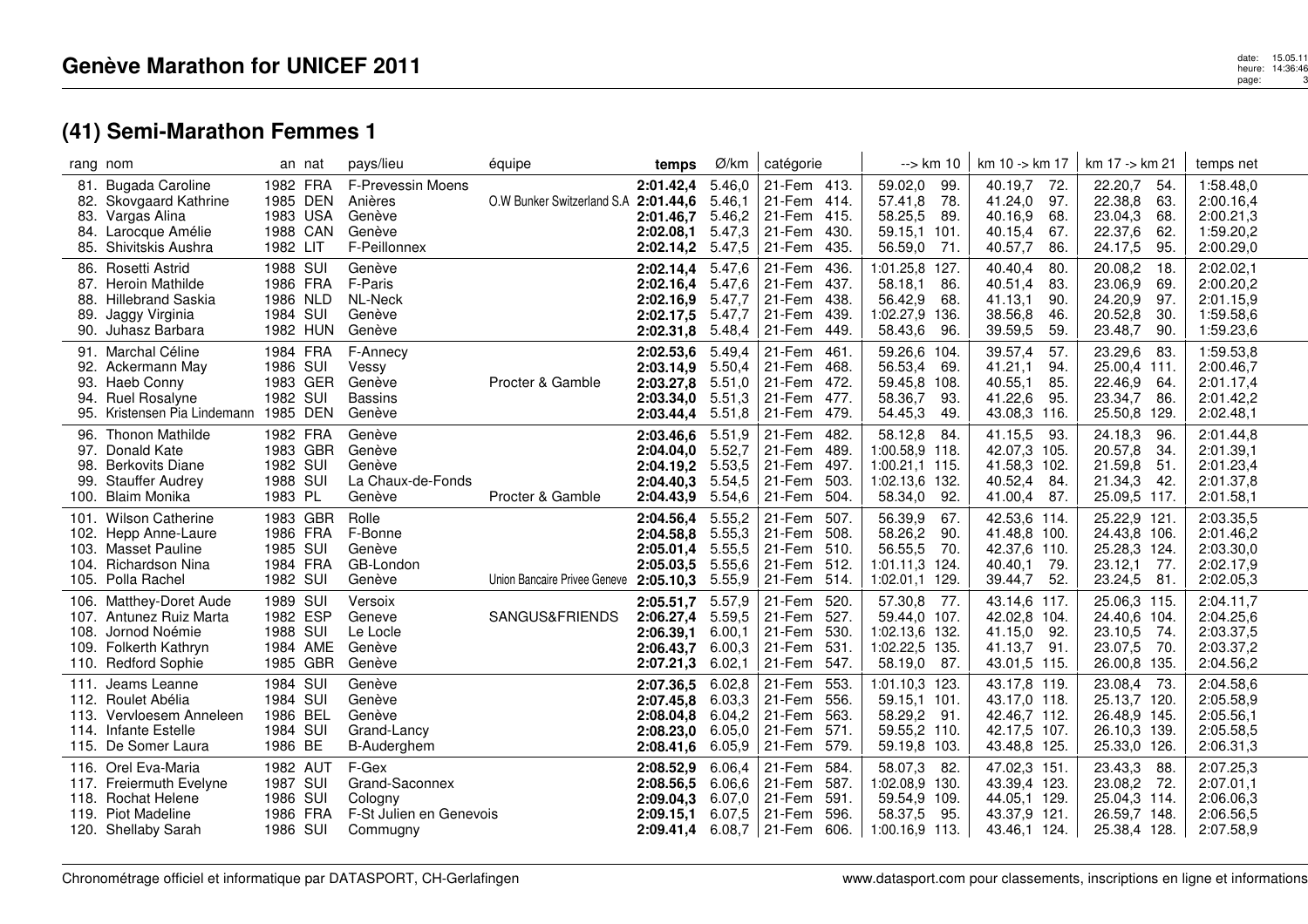#### date: 15.05.11<br>heure: 14:36:46<br>page: 14:36:46 page:4

## **(41) Semi-Marathon Femmes 1**

| rang nom                                                                                                                                      | an nat                                                   | pays/lieu                                                                        | équipe                                       | temps                                                                              | Ø/km                                           | catégorie                                                                                                | --> km 10                                                                                        | km 10 -> km 17                                                               | km 17 -> km 21                                                                    | temps net                                                     |
|-----------------------------------------------------------------------------------------------------------------------------------------------|----------------------------------------------------------|----------------------------------------------------------------------------------|----------------------------------------------|------------------------------------------------------------------------------------|------------------------------------------------|----------------------------------------------------------------------------------------------------------|--------------------------------------------------------------------------------------------------|------------------------------------------------------------------------------|-----------------------------------------------------------------------------------|---------------------------------------------------------------|
| 121. Upadhyay Smriti<br>122. Islami Lumnije<br>123. Schlanbusch Mari Dahl<br>124. Rossi Maria Philippa<br>125. Rusch Regina                   | 1986 CAN<br>1984 SUI<br>1987 NOR<br>1984 NOR<br>1990 AUT | Genève<br>Petit-Lancy<br>Carouge GE<br>Geneva<br>A-Bürs                          | Pouvoir judiciaire                           | 2:09.54.4<br>2:09.58,3<br>2:09.58,7<br>2:10.07,6<br>2:10.13,4                      | 6.09,4<br>6.09,5<br>6.09.6<br>6.10,0<br>6.10,3 | 21-Fem 612.<br>21-Fem 614.<br>21-Fem 615.<br>21-Fem 618.<br>21-Fem<br>619.                               | 1:00.59,0 119.<br>1:04.05.4 142.<br>1:05.45,5 147.<br>1:05.45,7 148.<br>1:01.14,7 125.           | 42.49,4 113.<br>41.12,2 89.<br>42.31,0 108.<br>42.31,1 109.<br>44.03,2 128.  | 26.06,0 138.<br>24.40,7 105.<br>21.42,2<br>-45.<br>21.50,8<br>46.<br>24.55,5 110. | 2:07.29,5<br>2:06.57,5<br>2:06.48,5<br>2:06.56,7<br>2:09.03,7 |
| 126. Fowlds Rebecca<br>127. Pires Contins Perla<br>Simonian Sidani Jennifer 1983 SUI<br>128.<br>129.<br>Bernardini Aude<br>130. Robert Myriam | 1982 GBR<br>1991 SUI<br>1985 SUI<br>1982 SUI             | GB-London<br>Genève<br>Pully<br>Cointrin<br>Petit-Lancy                          |                                              | 2:10.14,9 6.10,3<br>2:10.40,1<br>2:10.41.7<br>2:11.01,4 6.12,5<br>2:11.20,4 6.13,4 | 6.11.5<br>6.11.6                               | 21-Fem 620.<br>634.<br>21-Fem<br>635.<br>21-Fem<br>21-Fem<br>646.<br>21-Fem<br>649.                      | 58.51,1<br>97.<br>1:01.20,8<br>126.<br>58.07,0<br>81.<br>1:00.50,8<br>117.<br>1:01.08,6<br>-122. | 46.11,0 143.<br>42.37,7 111.<br>45.42,4 138.<br>45.08,8 136.<br>43.18,1 120. | 25.12,8 119.<br>26.41,6 143.<br>26.52,3 146.<br>25.01,8 113.<br>26.53,7 147.      | 2:09.02,1<br>2:09.09,3<br>2:09.39,5<br>2:09.57,3<br>2:08.09,5 |
| Cooper Leah<br>131.<br>132. Barthomeuf Felicie<br>133. Gill Antonia<br>134. Calabro Amanda<br>135. Harewood Elizabeth                         | 1990 CAN<br>1983 FRA<br>1987 GBR<br>1985 USA<br>1985 GBR | Lausanne<br>F-Strasbourg<br>GB-London<br>Carouge GE<br><b>GB-Chipping Norton</b> | Sheen Shufflers                              | 2:11.28,5<br>$2:11.43,5$ 6.14,5<br>2:11.57.3<br>2:11.59.1<br>2:12.42,1             | 6.13,8<br>6.15,2<br>6.15.3<br>6.17,3           | 21-Fem<br>653.<br>21-Fem<br>656.<br>659.<br>21-Fem<br>661.<br>21-Fem<br>21-Fem<br>673.                   | 1:02.39,7 138.<br>1:02.51.1 139.<br>1:00.59,5 120.<br>1:00.11,0 112.<br>1:00.49,4 116.           | 43.54,7 127.<br>43.52,0 126.<br>45.01,5 135.<br>44.25,5 132.<br>45.19,7 137. | 24.54,1 108.<br>25.00,4 111.<br>25.56,3 131.<br>27.22,6 150.<br>26.33,0 141.      | 2:08.58,0<br>2:08.41,2<br>2:09.50,8<br>2:10.07,1<br>2:10.33,7 |
| 136. Brown Meghan<br>137. Giavazzi Anna<br>138. Collomb-Clerc Valérie<br>139. Houchidar Elodie<br>140. Barfield Ana                           | 1987 USA<br>1986 ITA<br>1984 FRA<br>1984 SUI<br>1982 GBR | D-Sankt Leon-Rot<br>I-Milano (MI)<br>Grand-Saconnex<br>Genève                    | F-Divonne les Bains OM Pharma Running Club   | 2:13.06,8<br>2:13.07,6<br>2:13.19,6<br>2:14.05.3<br>2:14.56,5                      | 6.18,5<br>6.18,5<br>6.19.1<br>6.21,2<br>6.23,7 | 21-Fem<br>680.<br>21-Fem<br>682.<br>683.<br>21-Fem<br>21-Fem<br>689.<br>21-Fem<br>704.                   | 1:02.09,9 131.<br>1:02.21,2 134.<br>1:02.29,6 137.<br>58.52,1<br>-98.<br>1:03.09,6<br>140.       | 43.38,8 122.<br>44.41,6 133.<br>44.57,3 134.<br>46.54,7 150.<br>45.50,2 142. | 27.18,1 149.<br>26.04,8 137.<br>25.52,7 130.<br>28.18,5 155.<br>25.56,7 132.      | 2:10.08,0<br>2:11.12,0<br>2:11.38,6<br>2:12.47,8<br>2:12.38,6 |
| Abromowitz Madeleine<br>141.<br>142. Kuhn-Lepoutre Berengere 1985 FRA<br>143. Mergui Sarah<br>144. Mueller Iris<br>145. Zint Courtney         | 1988 USA<br>1988 FRA<br>1985 SUI<br>1993 AME             | Chavannes-près-Renens<br>Genève<br>F-Yzeure<br>Fribourg<br>Genève                | THE ABSOLUT TEAM<br>Procter & Gamble         | 2:15.57,4<br>2:16.34,0 6.28,3<br>2:17.35,3<br>2:17.52,3<br>2:18.30,4               | 6.26,6<br>6.31,2<br>6.32,0<br>6.33,8           | 21-Fem 717.<br>21-Fem 727.<br>21-Fem<br>739.<br>21-Fem<br>745.<br>21-Fem<br>754.                         | 1:09.36,9 160.<br>1:06.24,1 149.<br>1:04.19,8 143.<br>1:06.34,2 150.<br>1:01.48,2 128.           | 44.06,5 130.<br>44.07,5 131.<br>46.37,3 145.<br>45.43,5 140.<br>46.53,2 149. | 22.14,0<br>53.<br>26.02,4 136.<br>26.38,2 142.<br>25.34,6 127.<br>29.49,0 162.    | 2:12.42,5<br>2:13.36,6<br>2:15.02,4<br>2:14.38,7<br>2:16.08,8 |
| Klingemann Wiebke<br>146.<br>147. Jen-La Plante Imai<br>148. Alhanko Diane<br>149. Charles Carole<br>150. Muriset Laurence                    | 1989 GER<br>1984 USA<br>1983 SUI<br>1983 SUI<br>1984 SUI | Meyrin<br>Meyrin<br>Genève<br>Corsier GE<br>Genève                               | <b>Marathon Dude</b><br><b>Marathon Dude</b> | 2:18.50,5<br>2:19.15,5<br>2:20.55,2<br>2:20.55,5<br>2:21.22,8                      | 6.34,8<br>6.35,9<br>6.40,7<br>6.40.7<br>6.42,0 | 21-Fem<br>758.<br>21-Fem 763.<br>21-Fem<br>791.<br>21-Fem<br>792.<br>21-Fem<br>797.                      | 1:04.30,1 144.<br>1:05.27,7 146.<br>1:07.30,4 153.<br>1:07.30,6 154.<br>1:10.13.0 165.           | 46.38,4 146.<br>46.21,2 144.<br>47.27,8 154.<br>47.27,7 153.<br>45.43,0 139. | 27.42,0 153.<br>27.26,6 151.<br>25.57,0 133.<br>25.57,2 134.<br>25.26,8 122.      | 2:15.45,5<br>2:16.03,0<br>2:18.29,3<br>2:18.29,1<br>2:18.26,8 |
| <b>Bocksberger Marion</b><br>151.<br>152. Ostermann Susanne<br>Don Shana<br>153.<br>154. Magraw Kendra<br>155. Corbineau Mathilde             | 1985 SUI<br>1982 GER<br>1983 USA<br>1983 USA<br>1985 FRA | Genève<br><b>Basel</b><br>Genève<br>Genève<br>IRL-Cork                           | kivala-HR<br>OvaAchievers                    | 2:21.23,1<br>2:21.32,0<br>2:21.32,9<br>2:21.33,2<br>2:21.43,8                      | 6.42,0<br>6.42,4<br>6.42,5<br>6.42,5<br>6.43,0 | 21-Fem<br>798.<br>801.<br>21-Fem<br>21-Fem<br>802.<br>21-Fem<br>803.<br>804.<br>21-Fem                   | 1:10.11,9<br>164.<br>1:03.24,6 141.<br>1:00.18,8 114.<br>$1:00.02,3$ 111.<br>1:08.33,9 157.      | 45.44,4 141.<br>48.10.6 157.<br>50.07,0 161.<br>52.43,8 165.<br>46.52,0 148. | 25.26,8 122.<br>29.56,8 163.<br>31.07,1 168.<br>28.47,1 158.<br>26.17,9 140.      | 2:18.26,8<br>2:19.01,9<br>2:20.14,2<br>2:18.44,6<br>2:18.30,2 |
| 156. Cervera Céline<br>157. Furrer Angela<br>158. Falaise Axelle<br>159. Villeneuve Tania<br>160. Benaya Nurit                                | 1992 SUI<br>1988 SUI<br>1985 FRA<br>1986 CAN<br>1982 ISR | Carouge GE<br>Dietikon<br>Genève<br>Epalinges<br>Genève                          | Procter & Gamble                             | 2:22.07,5<br>2:22.18.1<br>2:23.20.7<br>2:23.55.6                                   | 6.44,1<br>6.44,6<br>6.47,6<br>6.49,2           | 21-Fem 807.<br>809.<br>21-Fem<br>21-Fem<br>817.<br>21-Fem<br>820.<br><b>2:24.48,8</b> 6.51,7 21-Fem 823. | 1:07.43,5 155.<br>1:09.15,4 159.<br>1:07.25,5 152.<br>1:09.39,8<br>162.<br>1:04.32,1 145.        | 46.46,5 147.<br>48.07,8 156.<br>47.21,9 152.<br>47.32,1 155.<br>49.10,7 159. | 27.37,5 152.<br>24.54,9 109.<br>28.33,3 157.<br>26.43,7 144.<br>31.06,0 167.      | 2:19.03.3<br>2:20.01,8<br>2:20.43,5<br>2:20.46.4<br>2:23.21,6 |